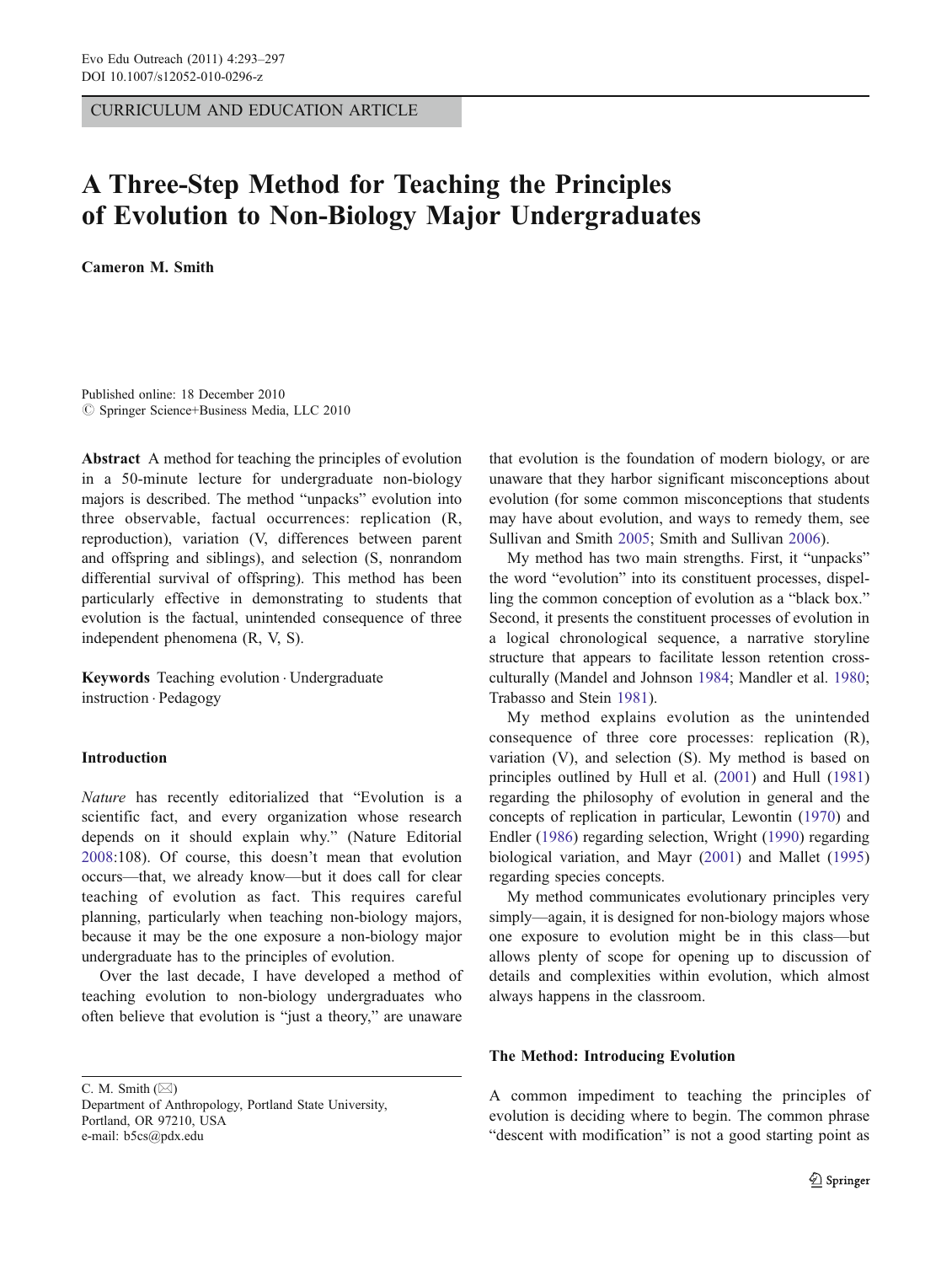it includes replication (descent) and variation (modification), but not selection. Other commonly circulating phrases, such as "survival of the fittest"—referring largely to selection and variation, but missing replication—are also of little use to initiate a lesson. Instead, my method is chronological, beginning with offspring being born into a selective environment. This introduces the evolutionary process as the consequence of three components that structure the lesson: replication (the inheritance of parental traits by offspring), variation (differences between parent and offspring and among siblings), and selection (nonrandom differential survival of offspring). This allows students to think of evolution not in the common sense—as a unified "force" that punches out "finished" products (e.g., life forms)—but from a new perspective; that evolution is the unintended consequence of three somewhat independent, observable facts of nature. This considerably clarifies evolution in three ways, and I make these explicit by writing them on the board for students to take note:

- 1. It demystifies the common "black box" idea that "evolution just makes things."
- 2. It allows us to consider evolution as the consequence of three observable facts, and that it, ergo, is a fact.
- 3. When the processes are shown to be factual and observable, the fact of evolution becomes rationally undeniable.

With the students now anticipating how replication, variation, and selection will clarify evolution, I indicate that since the life forms all around us are what biology and evolution are called on to explain—and since those life forms did not simply pop up out of nowhere—we may as well begin with the creation of those life forms in the first place; the biological act of replication. This logically initiates the chronological sequence of the lesson. Table [1](#page-2-0) summarizes my approach, Table [2](#page-2-0) indicates some concepts of use to the instructor who wishes to include speciation in their lesson, and Table [3](#page-3-0) summarizes some common, phrase-based misconceptions about evolution. The reader will find it useful to refer to Table [1](#page-2-0) and Fig. [1](#page-3-0) while reading the following.

### The Method: Teaching Replication

Replication simply refers to reproduction, the production of offspring generations from parent generations. While I point out that it occurs among asexual as well as sexually reproducing species, in this lesson I focus on sexually reproducing species because many (e.g., dogs and cats) are well-known to students. Here, I briefly introduce the DNA molecule, indicating that DNA is the instruction set for building an individual of any species; this allows me to

introduce the concept of genotype and phenotype (Table [1\)](#page-2-0). I reiterate that modern biology has decoded the DNA of many species (partially or completely) such that accurate predictions are made, every day, about how certain discrete parts of DNA molecules (genes) will guide the construction of certain proteins, and how those are involved in the building of the organism; I do not go into the regulation effects of genes, though I do mention that these can be significant and have driven the recent field of developmental evolutionary biology.

While I do introduce the difference between sexual and asexual replication here, I focus on the fact that replication does of course happen—in whatever way—and that it leads us to the next observable fact, that of variation.

In Fig. [1a,](#page-3-0) I represent replication of two individuals of a given sexually reproducing species by drawing two circles (representing a male and female) and a bracket indicating their reproductive union to produce offspring. I draw this simple diagram on the chalkboard or whiteboard, and give students time to copy it.

Lesson It is an observable fact that life forms come from parent generations, and that parent generations make offspring by means of reproduction, which we can call replication.

## The Method: Teaching Variation

Variation simply refers to the fact that offspring are not normally clones. I remind students that while individual offspring may look alike at a glance, if one looks closely enough, one will find differences between both offspring and their parents, and offspring and their siblings. These differences, or "variations," I indicate, are the result of a variety of processes in the replication of DNA and the construction of the phenotype from genotypic instruction (Table [1\)](#page-2-0). While the sources of variation are, I mention, fascinating and many—I mention copying errors and recombination, for example, in the production of mutations—for the moment, these mechanisms are beside the point. What is most important at this time is that we can see variation every day, and I discuss and show images of variation in well-known species, for example in a litter of puppies. Depending on the composition of the class, I may or may not, at this point, introduce what kinds of variation may occur, and/or constraints on variation (see Table [1\)](#page-2-0). With discussion and illustrations, then, students are reminded of the fact of variation; that variation is the rule of nature, rather than cloning. Why that is so important will become more evident in the next section, Selection.

In Fig. [1b,](#page-3-0) which I continue to draw on the board, I connect replication to variation by extending the bracket union of male and female parents to the variation panel,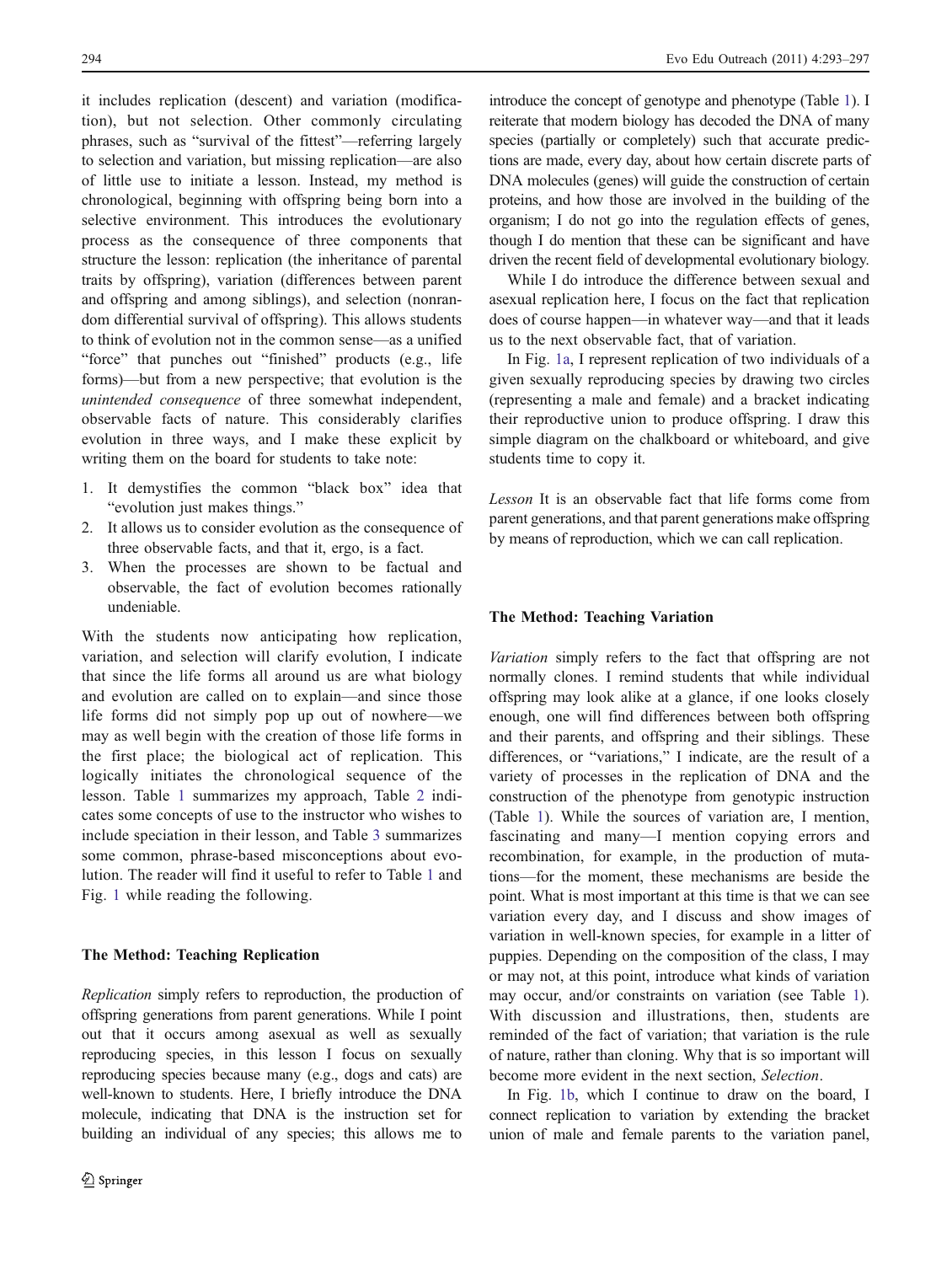|             | Definition                                                                                                            | Example(s)                                                                                                                                                                    | Associated concepts/suitable follow-up<br>topics                                                                                                                                                                                                                        |
|-------------|-----------------------------------------------------------------------------------------------------------------------|-------------------------------------------------------------------------------------------------------------------------------------------------------------------------------|-------------------------------------------------------------------------------------------------------------------------------------------------------------------------------------------------------------------------------------------------------------------------|
| Replication | The fact that parental DNA builds<br>offspring organisms that are near<br>copies of the parent.                       | Male and female sperm and egg cells<br>( <i>gametes</i> ) fusing and producing the<br><i>zygote</i> in any mammal.                                                            | germ-line self-replicator, DNA, proteins,<br>genes, gene families, gene functions,<br>genotype, phenotype                                                                                                                                                               |
| Variation   | The fact that there are differences<br>between (a) parent and offspring<br>and (b) siblings of a given<br>generation. | Visual acuity among sibling cheetahs,<br>auditory acuity among members of a<br>population of woodpeckers, predator-<br>avoiding leap capacity among a<br>population of frogs. | mutation, organism development,<br>mutagenesis, phenotype, gene<br>regulation, sources of variation (e.g.,<br>recombination, horizontal<br>gene transfer), constraints on variation<br>(e.g., bauplane or genetic heritage),<br>traits, functional complexes, spandrels |
| Selection   | The fact that not all offspring of a given<br>generation contribute the same amount<br>of DNA to the next generation  | High mortality rates of juvenile<br>crocodiles; many are eaten by<br>crabs and birds before sexual<br>maturity.                                                               | selective pressures, selective<br>environments, fitness, species<br>interactions, coevolution/<br>symbiosis, predators and prey,<br>evolutionary "arms races," life history<br>of individuals, invasive species, sexual<br>selection, kin selection, altruism           |

<span id="page-2-0"></span>Table 1 Organization of concepts for teaching evolution as the unintended consequence of replication, variation, and selection

where I show variation by depicting a number of offspring similar to the parents, and to one another, but with some variations as well; in Fig. [1b](#page-3-0), these variations are shown as differences in shading (in this case, two offspring—the colorless circles—are very similar to one another and parents, while there are others—the darker-shaded circles—that vary more from one another and from the parent generation).

Lesson It is an observable fact that life forms are seldom 177 identical to their parents or siblings; the rule of nature is 178 variation, if "only" at the level of a few base pairs of DNA.

### The Method: Teaching Selection

Selection simply refers to the fact that, of the offspring in a given generation, those better suited to the selective environment (due to their variations) tend to live in better health, and ultimately do have a better chance of finding mates and therefore, passing the DNA that made them on to the next generation. This introduces the concept of fitness, which I refer to as an individual's likelihood of having offspring, a sort of probability figure that, for reasons we will learn soon, can change from moment to moment.

I introduce the concepts of selective agents and selective environments, and ask students to consider these when they observe any species; what were the selective pressures that a given organism's ancestors had to endure, resulting in the life form we see today?

I note that selective environments are extremely complex and difficult to characterize; they may change, for example, seasonally, and/or through the course of an individual's premating life, such that different pressures may "evaluate" individual fitness at different times.

It is important here to indicate that (except in the case of human beings and "artificial selection") selective pressures are not conscious entities calculating how to shape a species; the temperature regime that shapes a species' pelage over time, for example, is strongly conditioned by geography and physics, not a designing mind. I find that this is a significant intellectual barrier for many undergraduates to overcome. I strive to help students understand that while selective pressures may be thought of as essentially random, the effects of selection are certainly not random, and that they do generate apparent order by "tailoring" organisms "to" certain selective environments, over time. Depending on the constitution of the class, at this time I may or may not introduce the phrase and concept that evolution may be

Table 2 Organization of concepts for including speciation in the lesson

|            | Definition                                                                        | Example                                                                                                       | Associated concepts/suitable follow-up topics                      |
|------------|-----------------------------------------------------------------------------------|---------------------------------------------------------------------------------------------------------------|--------------------------------------------------------------------|
| Speciation | Divergence of ancient population<br>into new populations that breed<br>separately | Divergence of cichlid fishes into rocky-area<br>and sandy-area species; evolution of the<br>genus <i>Homo</i> | reproductive isolation, mutation rates,<br>punctuation, gradualism |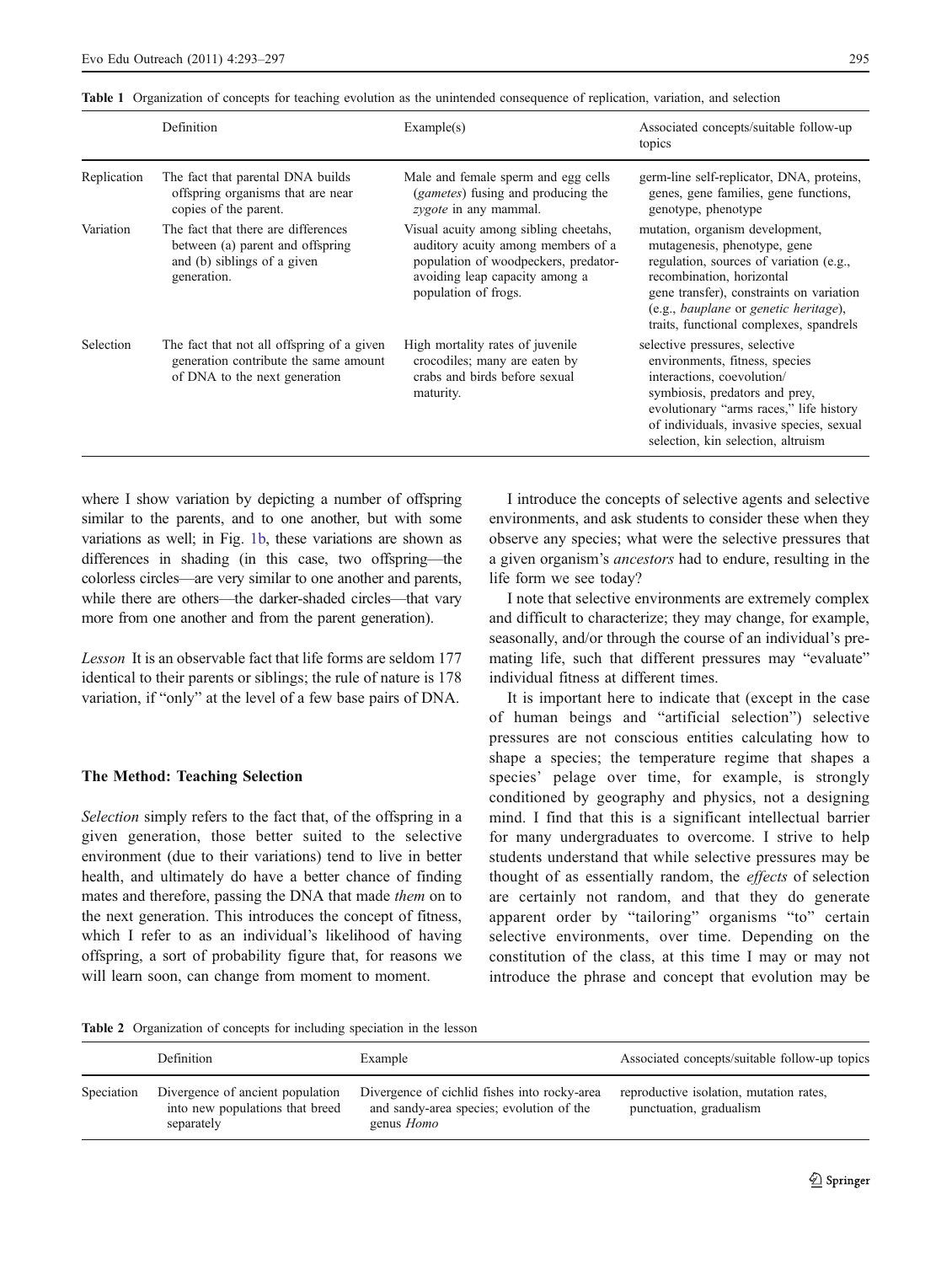| Phrase                        | Misconception                                                                                              | Truth                                                                                                                                                                                                                                                                                                                               | Associated concepts                                                                                          |
|-------------------------------|------------------------------------------------------------------------------------------------------------|-------------------------------------------------------------------------------------------------------------------------------------------------------------------------------------------------------------------------------------------------------------------------------------------------------------------------------------|--------------------------------------------------------------------------------------------------------------|
| Survival<br>of the<br>fittest | The natural world is dominated<br>by combat between peers;<br>"fitness" is a measure of<br>combat ability. | No single characteristic makes<br>for fitness in all cases; fitness is<br>"likelihood that one will become"<br>an ancestor."                                                                                                                                                                                                        | selective agents, selective<br>environments, competition,<br>symbiosis, mutualisms,<br>coevolution           |
| The ladder<br>of progress     | Species attempt to ascend the rungs<br>of a "ladder of progress," with<br>humanity at the top.             | Changing selective environments<br>shape the change of species over<br>time, not an inner drive; also,<br>species do not know that evolution<br>is happening in the first place.                                                                                                                                                    | complexity, evolutionary "progress,"<br>predator-prey "arms races,"<br>history of the "Great Chain of Being" |
| The missing link              | Life forms are arranged as neat<br>"links" in a chain leading into<br>the past.                            | Drawing lines around a species can<br>be difficult, and it is best to think of<br>species through time as shades in a<br>spectrum rather than discrete links;<br>paleontologists do not spend their<br>lives only in the quest for "missing"<br>links"; any species can be<br>considered a "link" between past<br>and future forms. | species definition (living and fossil),<br>reproductive isolation, speciation                                |

<span id="page-3-0"></span>Table 3 Common phrase-based misunderstandings of evolution

considered the "nonrandom differential survival of randomly varying replicators."

In Fig. 1c, I continue to draw on the diagram by showing selection via copying the individuals depicted in the variation panel, but crossing out all but one individual. Those crossed out are individuals "selected against" (they do not pass their genes on to another generation). In this case, I propose that a particular new variation (mediumgray shading) makes some of the offspring slightly different from their parents as well as their siblings, and that (for

Fig. 1 Schematic representation of evolution as described in class as the consequence of the independent, factual, observable processes of replication, variation, and selection. The diagram is to be drawn in stages during the course of the class, not revealed in its entirety at the beginning. First to be drawn is a, representing the mating of two individuals of the same species. b Variation, resulting from recombination (in this case of sexually reproducing organisms), in the offspring of mates shown in a. c Selection is depicted by crossing out some of the variable offspring; in this case, the light-gray shaded individual is the only survivor. **d** The light-gray shaded survivor of the previous bout of selection has found a mate and they have their own offspring, which include two light-gray shaded offspring, depicting the change over time of the properties of the population